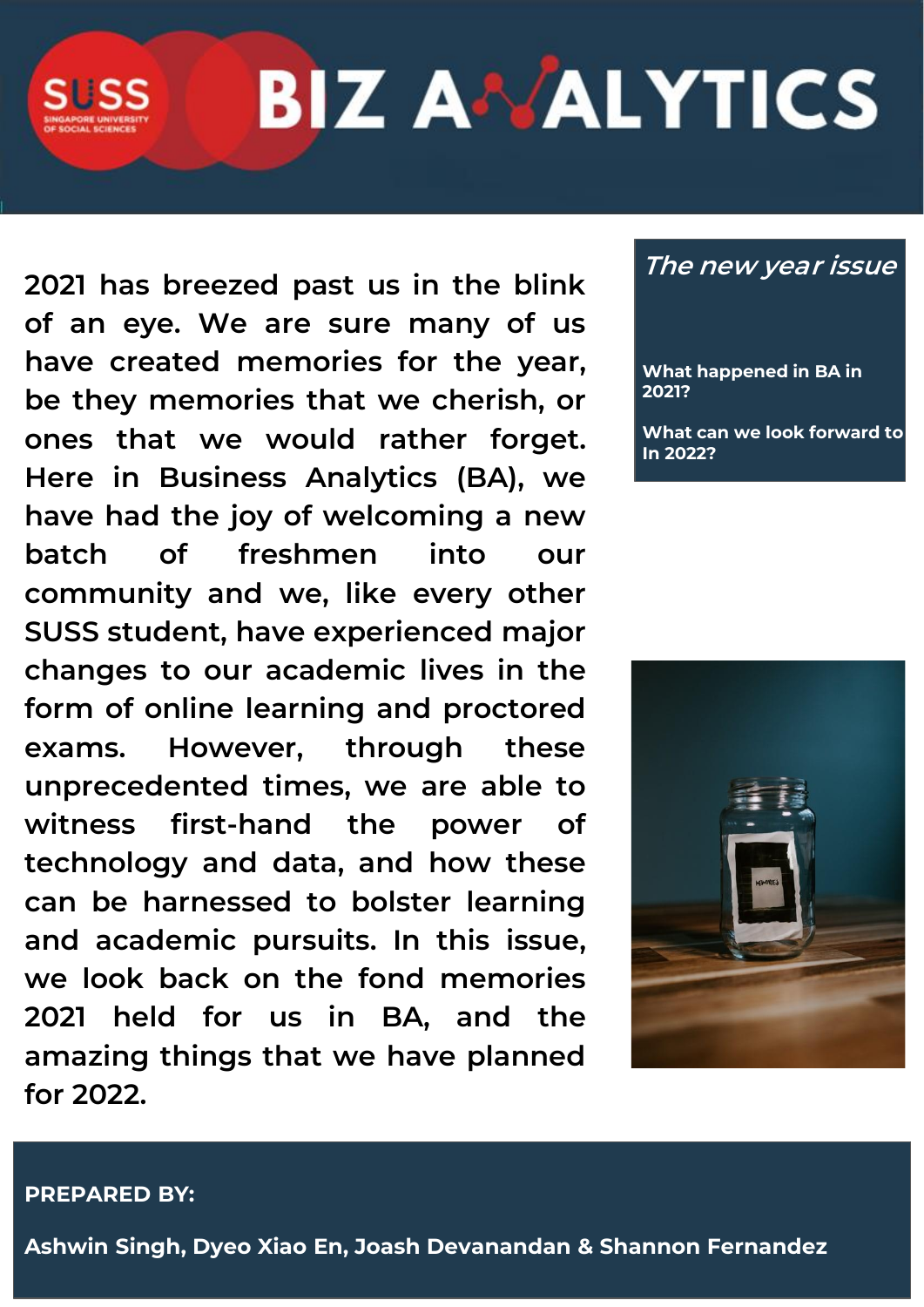## **Looking back… 2021**

## **Event 1: Industrial talk with Mr. Daniel Koh and Mr. Cliff Chew**

The industrial talk held in July 2021 welcomed two experts from the analytics industry, Mr. Daniel Koh, and Mr. Cliff Chew. They shared with us the analytics applications in the healthcare and retail sectors.

Mr Daniel Koh is a Health Informatics Manager at the National University Polyclinics (NUP) with over 20 years of experience in the field. He shared with us that while hard skills such as programming and data visualisation are undoubtedly essential in the field of analytics, soft skills like the ability to interpret and present results well are extremely valuable and highly sought after. Mr. Koh remarked: "It is about soft skills. Even in my previous roles, when I worked with C-level executives (CEO, CFO), one thing that I noticed is that they are always looking for a solution. A solution that allows them to progress. A solution that addresses a problem. So, it is my job as a data scientist to bring them that solution and show them how it is backed by data."

On the other hand, Mr. Cliff Chew is a trainer and data consultant at several tech and retail companies, including local brands such as Grab and Carousell. Mr. Chew advised students to be fluid in the practice and applications of data analysis techniques because companies require different types of data extraction to fit their specific industries. "I think there are some standard playbooks like predicting churn or doing market segmentation, but I think it is always important to be mindful of the industry itself," he added.

#### **BIZ A ALYTICS**

**SUSS BAIG Industry Talk** Mr. Daniel Koh nformatics Manage<br>LUniversity Polyclin

17<sup>th</sup> June 2021 7.30pm | Virtual Zoom Call



#### **BIZ ANALYTICS**

**SUSS BAIG Industry Talk** Mr. Cliff Chew

- . . . . . . . . . . . .<br>onsultant and Trainer<br>nployed

Tuesday, 13<sup>th</sup> July 2021 8.00pm | Virtual Zoom Cal



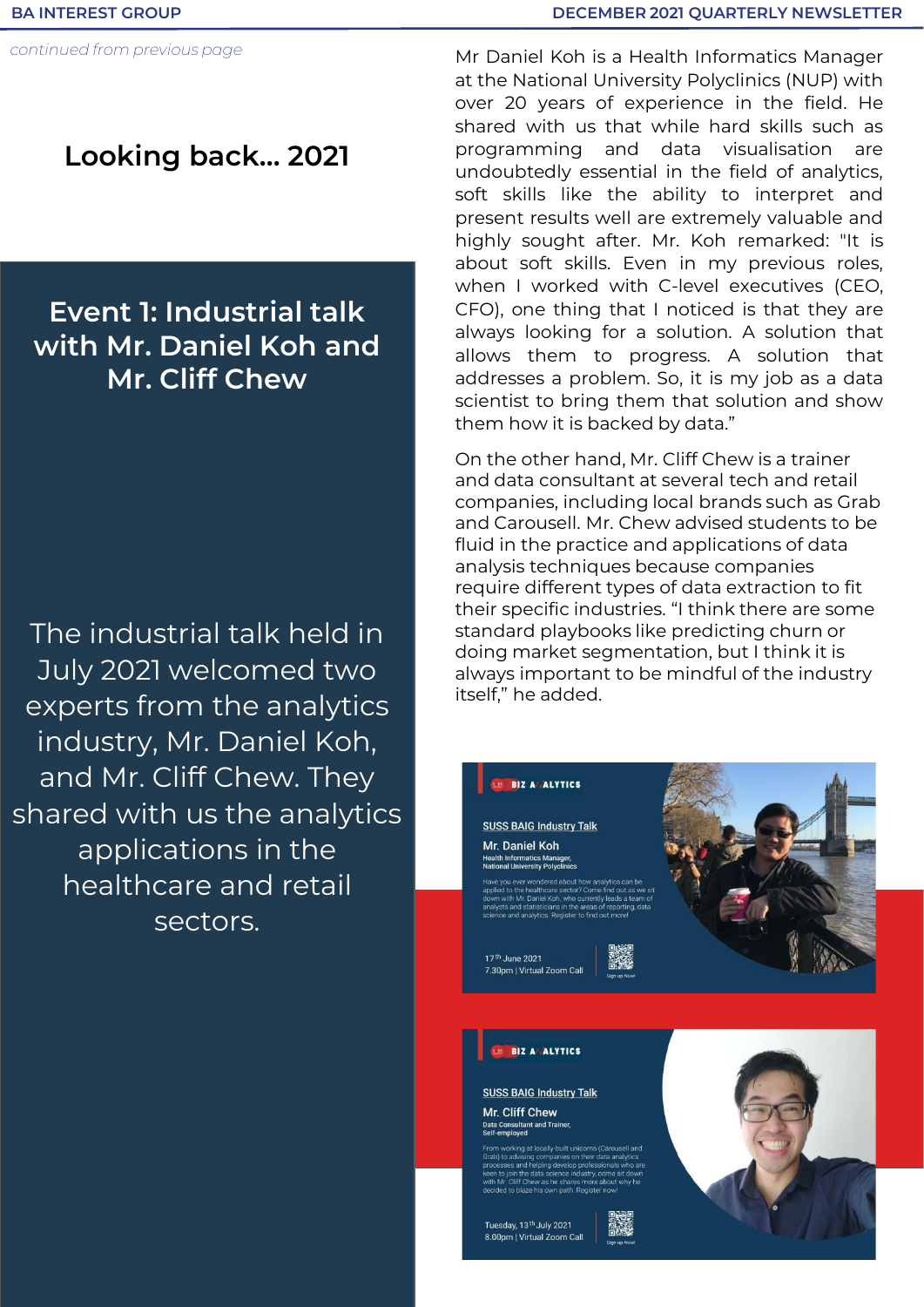*continued from previous page*

## **Event 2: Data Visualisation Challenge**

The Business Analytics Interest Group (BAIG) also organised the inaugural Data Visualisation Challenge 2021 utilising Python during the year-end semester break.

Python programming has become a commonly used language for analytics, and one of the main skills required in the workplace beyond the gates of SUSS. This challenge included a Python Basics workshop targeted at participants with no or little experience in Python. Subsequently, participants applied their acquired Python knowledge to solve business problems through the use of a dashboard using Python. Additionally, this challenge provided an avenue for participants to work as a team and make new friends.

2021 served as the pilot year for the data visualisation challenge, and given its roaring success, let us keep our eyes peeled for the next iteration, and of course, for the accompanying attractive prizes too!

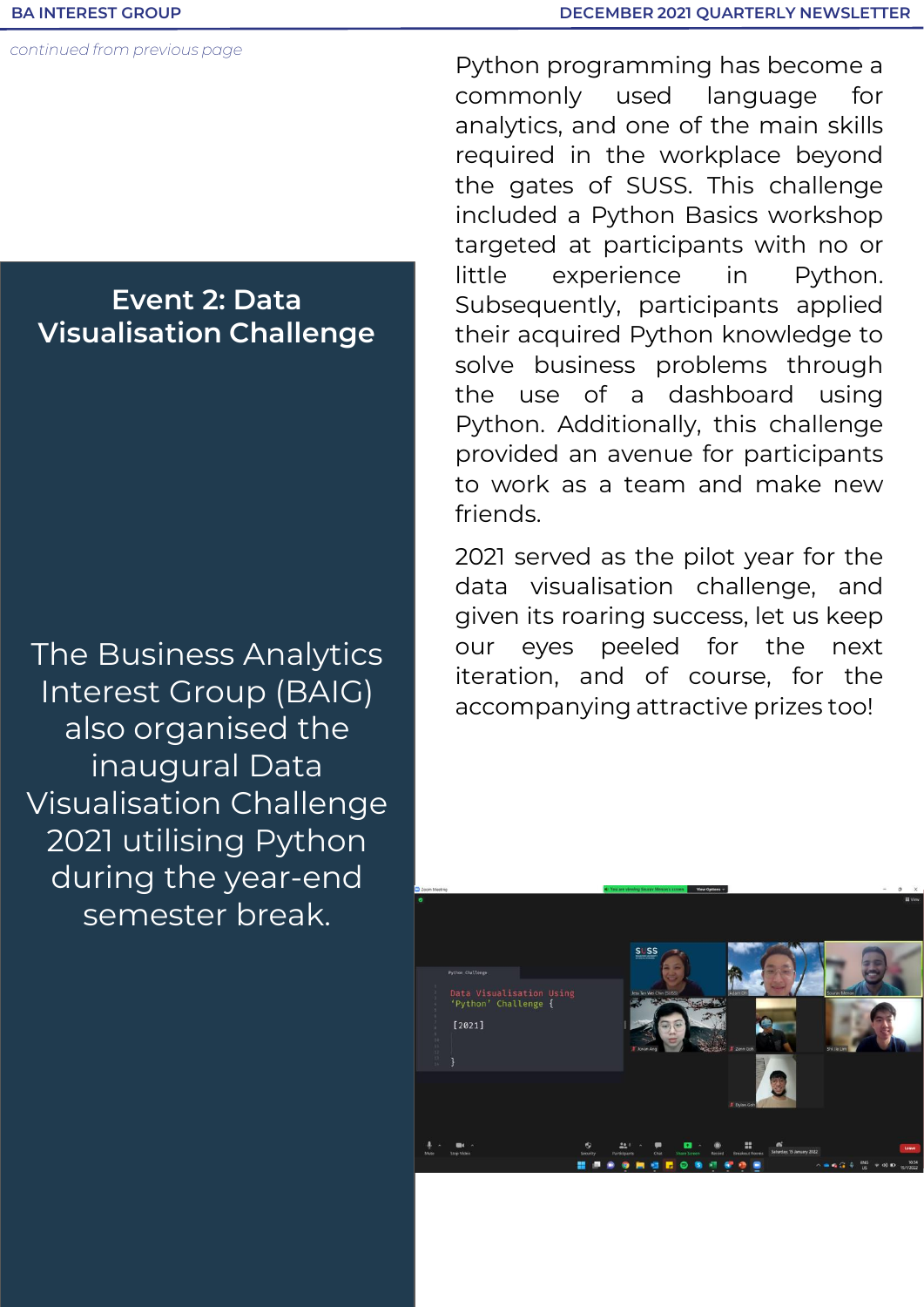## **Moving Forward… 2022**

## **Industrial talk with Ms Seah Pei Rong of Govtech**

This year, we are happy to invite Ms. Seah Pei Rong to share with us her experience of working in GovTech.

Ms. Seah graduated with a Bachelor's Degree in Statistics and Applied Probability from NUS and completed a Master's Degree of IT in Business from SMU, specialising in Business Analytics. With over nine years of experience in various companies working in the Business Analytics field, she has picked up various skills and expertise in areas such as SAS programming and the use of the Tableau (a data visualisation tool).

While Ms. Seah may not have entered the industry with all the technical skills required, through sheer determination and her penchant for problem-solving, she is now at the forefront of digital transformation in Singapore. If we aspire towards a career in GovTech and are keen to know how to carve out a niche for ourselves in the Business Analytics industry, we can look forward to this event and explore the endless opportunities that GovTech has to offer!

#### **BIZ ANALYTICS**

#### **SUSS BAIG Industry Talk**

Ms. Seah Pei Rong **Business Analyst and Trainer,** GovTech

Miss Pei Rong may not have entered the industry with all the technical skills required, but through sheer determination and her penchant for problem-solving, she is now at the forefront of digital transformation in Singapore! Come sit down with us and find out more about how you too can carve out a niche for yourself in this field.

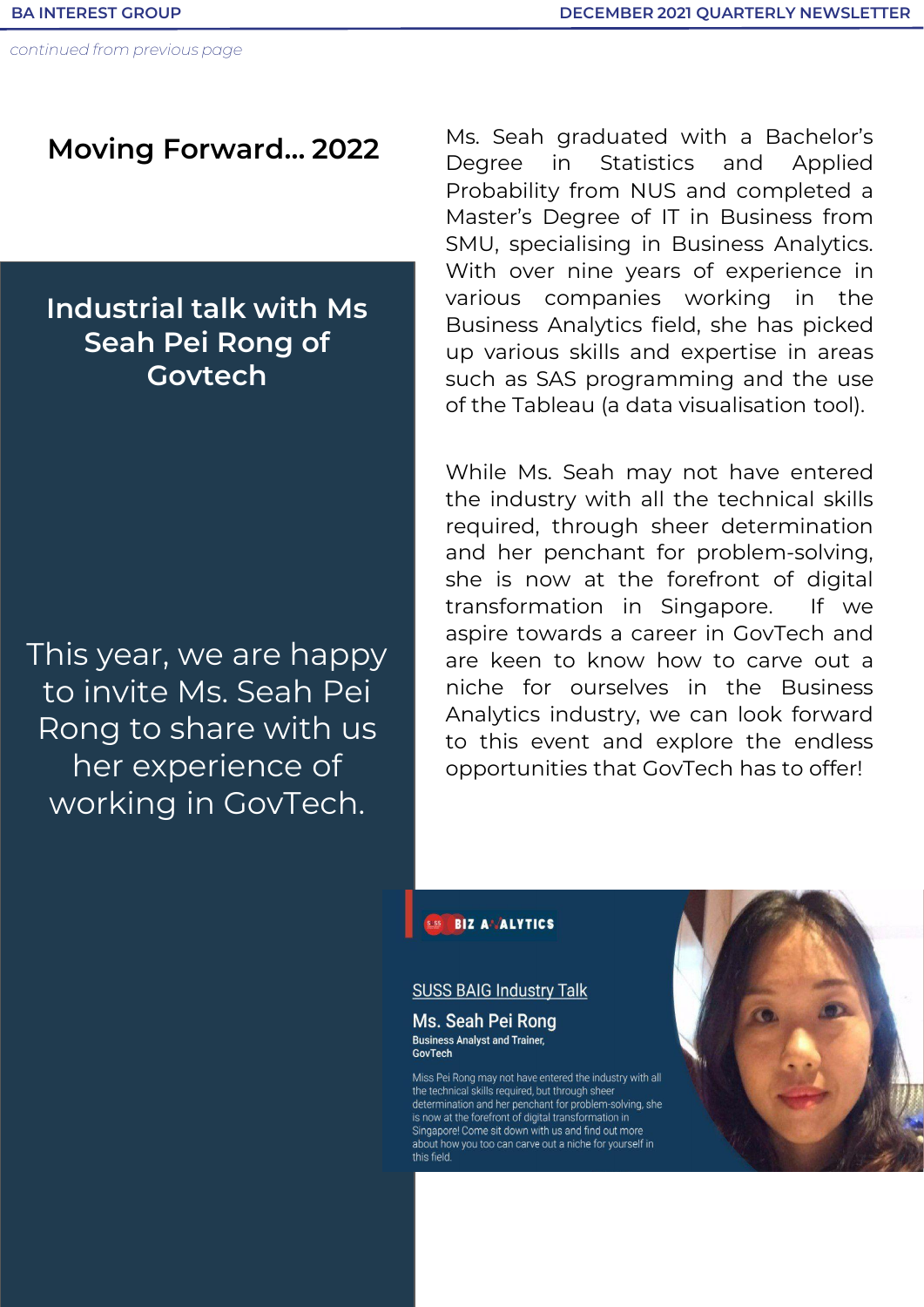*continued from previous page*

## **Engaging the BA Freshmen through an orientation camp for the BA cohort (if COVID Restriction permits)**

The COVID-19 pandemic has undoubtedly affected our lives in more than one way. It has reduced our social interactions greatly and has affected the way we have conducted our Orientation Programme for the BA Freshmen for the past two years. However, as we gradually move to the new norm, we hope to organise an Orientation Camp for the BA cohort to celebrate the start of a new academic year.

For this orientation camp we can look forward to bonding with our fellow peers and seniors in the BAIG community. As seniors in the BA community, we can also look forward to inducting the BA Freshmen into the wider community, making them feel welcomed into SUSS. Do volunteer and sign up for the Orientation activities when the opportunity arises! Take this as a chance in boosting our leadership capabilities and to network with our freshmen peers. Similarly, freshmen can look forward to hearing from the seniors about their experiences in SUSS and BAIG. Take this opportunity to reach out to the seniors to clarify any queries.

We look forward to welcoming our SUSS BA Class of 2022 in July and we hope to see all of us join our Orientation Camp!